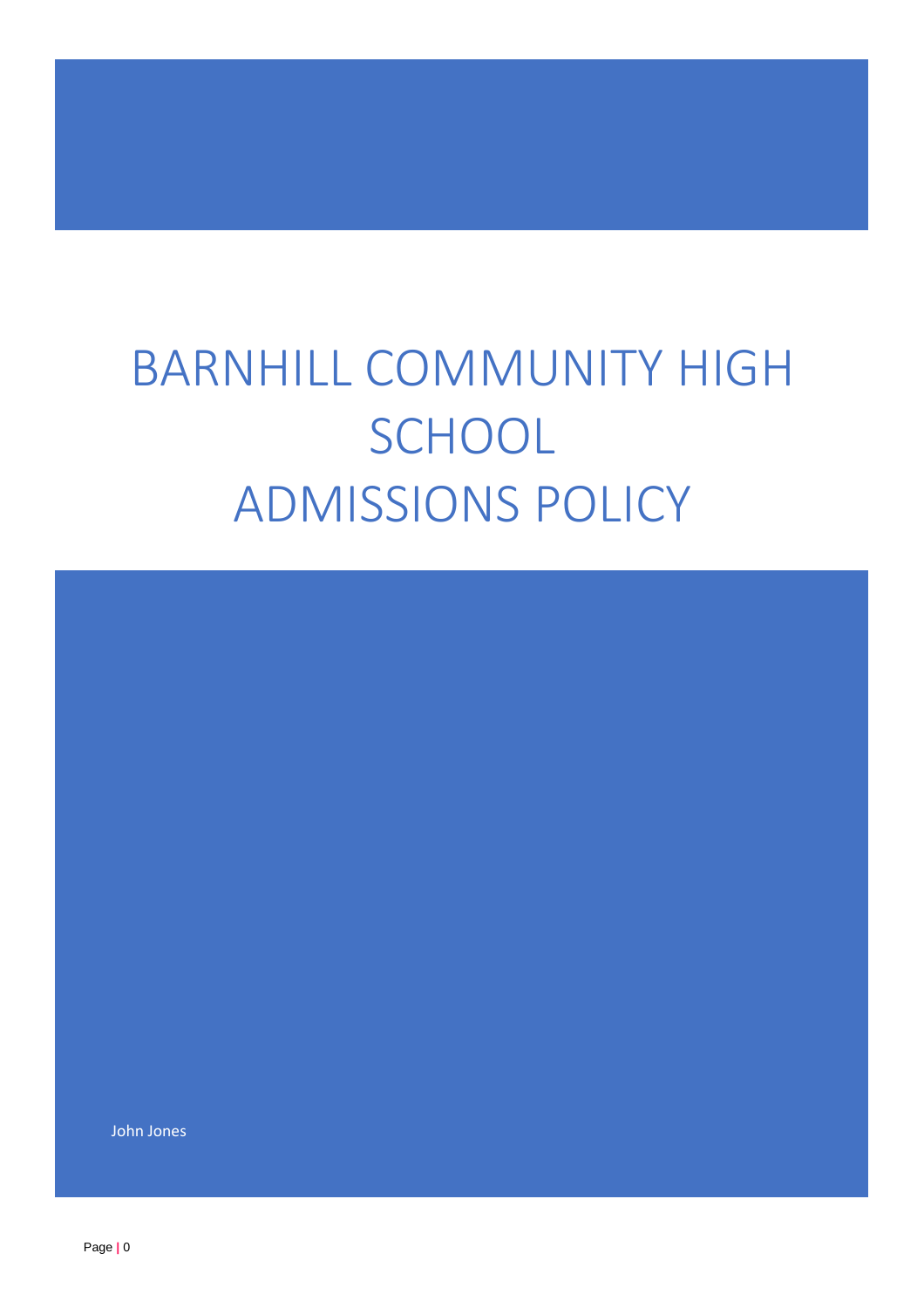# Contents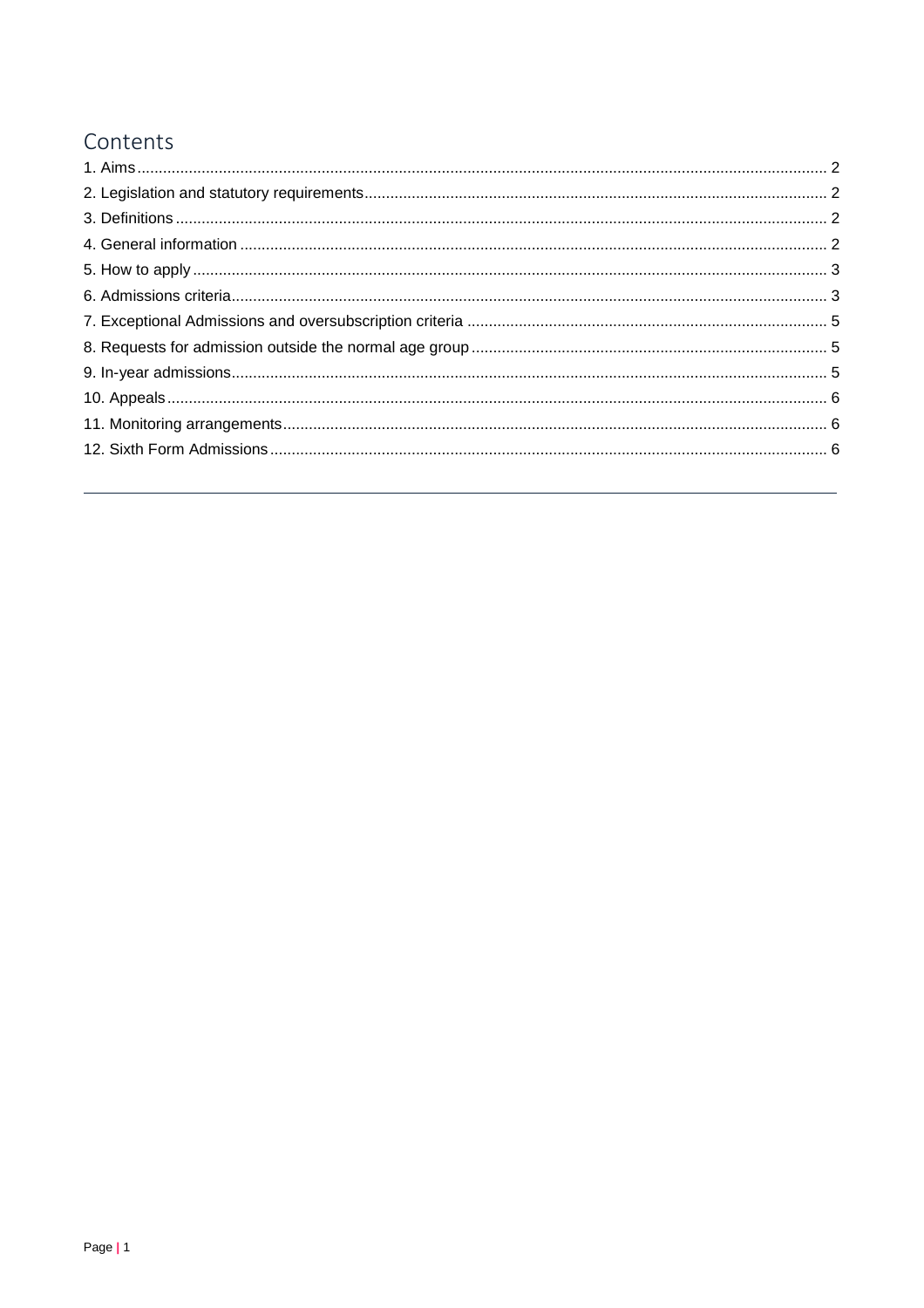# <span id="page-2-0"></span>**1. Aims**

This policy aims to:

- Explain how to apply for a place at the school
- Set out the school's arrangements for allocating places to the pupils who apply
- Explain how to appeal against a decision not to offer your child a place

# <span id="page-2-1"></span>**2. Legislation and statutory requirements**

This policy is based on the following advice from the Department for Education (DfE):

- [School Admissions Code 2021](https://www.gov.uk/government/publications/school-admissions-code--2)
- > [School Admission Appeals Code](https://www.gov.uk/government/publications/school-admissions-appeals-code)

As an academy, the school is required by its funding agreement to comply with these codes, and with the law relating to admissions as set out in the [School Standards and Framework Act 1998.](http://www.legislation.gov.uk/ukpga/1998/31/contents)

This policy complies with our funding agreement and articles of association.

## <span id="page-2-2"></span>**3. Definitions**

The **normal admissions round** is the period during which parents can apply for state-funded school places at the school's normal point of entry, using the common application form provided by their home local authority.

**Looked after children** are children who, at the time of making an application to a school, are:

- $\sum$  In the care of a local authority, or
- Being provided with accommodation by a local authority in exercise of its social services functions

**Previously looked after children** are children who were looked after, but ceased to be so because they:

- Were adopted under the Adoption Act 1976 or the Adoption and Children Act 2002, or
- Became subject to a child arrangements order, or
- > Became subject to a special guardianship order
- This includes children who appear to have been in state care outside of England and have ceased to be in state care due to being adopted.

A child reaches **compulsory school age** on the prescribed day following his or her fifth birthday (or on his or her fifth birthday if it falls on a prescribed day). The prescribed days are 31 December, 31 March and 31 August.

# <span id="page-2-3"></span>**4. General information**

Barnhill Community High School is an Academy that is part of the Middlesex Learning Partnership Multi Academy Trust. The process of admission of pupils is controlled and administered by the Governing Body.

Procedure – the procedure you must follow in applying for a place for your child at Barnhill Community High School is as set out in the school prospectus and school brochure. The Governors acknowledge no obligation to comply with applications which are not made in accordance with the published procedure. The Governors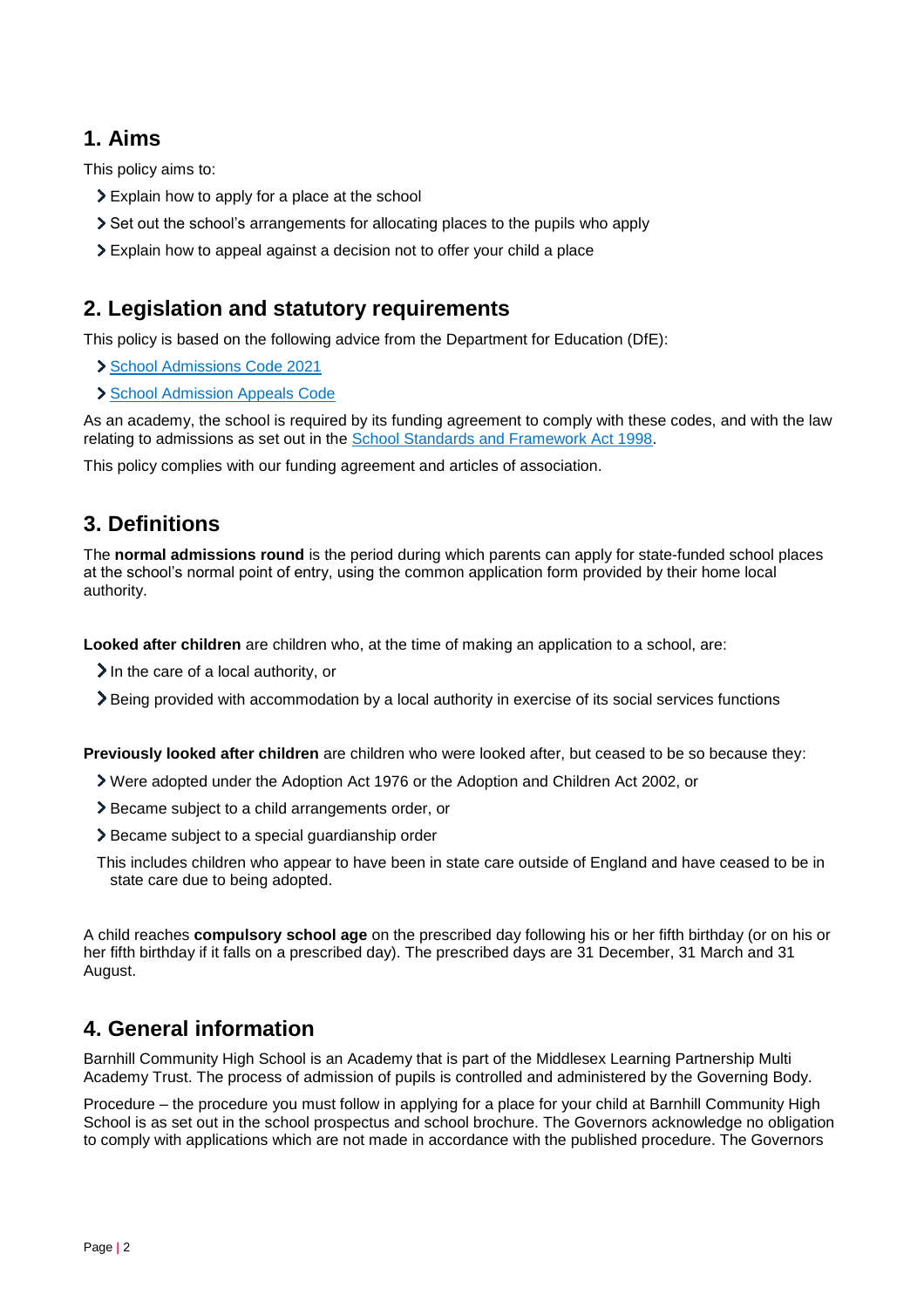have agreed to process applications for admission to Barnhill Community High School according to the coordinated admissions scheme managed by the London Borough of Hillingdon Education Authority.

- Deadline If you are a Hillingdon resident, completed application forms must be returned in accordance with the published procedures.
- Appeals Appeals against a decision by the Governors not to offer a place to your child will be dealt with under the Appeals Procedure established by the School Admissions Code of Practice.
- Governors' Replies The Governors will address their communications regarding admission to Barnhill Community High School to the address on the application form.

As parents, you have a right to apply for a place for your child in one or more schools of your choice. In the London Borough of Hillingdon each secondary school will consider themselves as a first preference.

Because distance between home and school is one of the main ways of deciding places in nearly all schools, you are advised to consider applying to your nearest, as well as your preferred school. Applying to more than one school will make it neither more nor less likely that your child will be offered admission to your preferred school, but it will improve your chances of avoiding a delay before a secondary school place is ordered to your child. If you are offered a place in your preferred school, by the published date or later, you can accept it even if you have previously accepted a place at another school. In these circumstances, you are asked to inform the other school of your change of mind.

## <span id="page-3-0"></span>**5. How to apply**

For applications in the normal admissions round you should use the application form provided by your home local authority (the London Borough of Hillingdon). You can use this form to express your preference for a minimum of 3 state-funded schools, in rank order.

You will receive an offer for a school place directly from your local authority.

## <span id="page-3-1"></span>**6. Admissions criteria**

Barnhill Community High School has one main year for admissions – children are admitted into Year 7 at the age of 11. The criteria for admissions to the school in the main year of entry are set out below.

Standard Admission Number – There will be 240 pupils in Year 7. We admit pupils at the age of 11, without reference to their ability or aptitude.

6.1 Admissions Criteria – If there are more applications for admission than we have places we shall use the following criteria, in the order shown, to decide which children to admit:

6.2 A looked after child (as defined in the Children Act 1989) or a child who was previously looked after but immediately after being looked after became subject to an adoption residence, or a special guardianship order

6.3 Children who have a sibling already attending the school at the time of admission.

(Sibling refers to brother or sister, half brother or sister, adopted brother or sister, step brother or sister, or the child of the parent/carer's partner where the child for whom the school place is being sought is living in the same family unit at the same address as that sibling. This does not include cousins or other family members who live in the same household).

In the case of older siblings who are pupils of the school at the time of admission, if at the time of application the older child has been registered for less than 6 months the applicant will be offered a provisional place that will be confirmed upon the older sibling completing the required period of 6 months as a registered Barnhill Community High School pupil.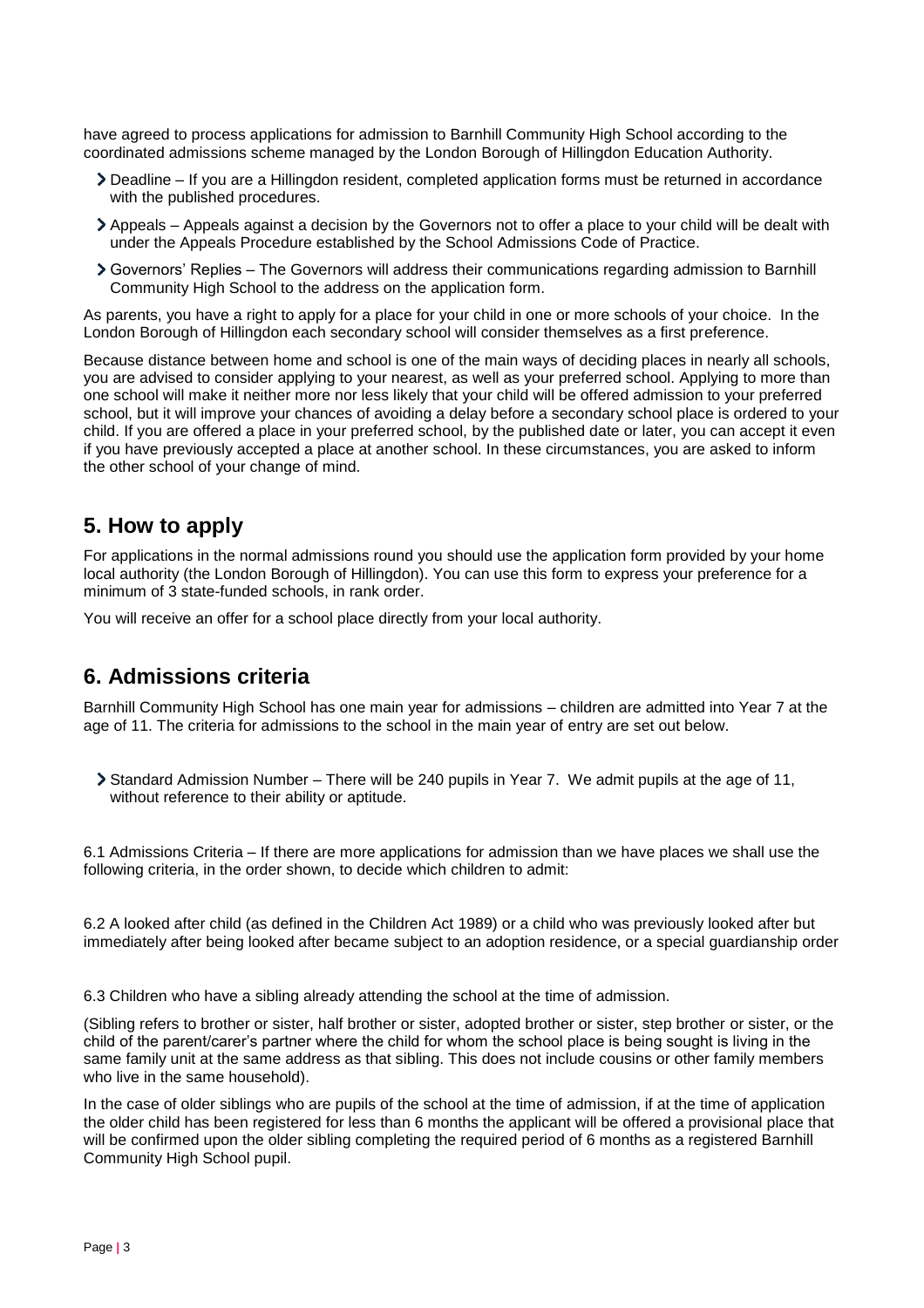6.4 Children in attendance at Belmore Primary Academy & William Byrd Primary Academy who will continue to be on roll until the normal point of transfer to secondary school.

6.5 Children of Staff (parental or legal responsibility) in either or both of the following circumstances:

- Where the member of staff (staff member with a Contract of Employment) has been employed at the school for two or more years at the time of which the application for admission to the school is made, and/or
- The member of staff is recruited to fill a vacant post for which there is a demonstrable skill shortage of high calibre applicants and/or hard to recruit for vacancies

6.6 Children living nearest to the school, measured in a straight line from the point set by Ordnance Survey at the child's home address (including flats), which constitutes their parents' or guardians' permanent home (This will be the building which constitutes the main dwelling and excludes garages or other outhouses of any kind), to a fixed point in the school set by Ordnance Survey coordinates 511208.0, 182523.0. All measurements will be made via the local authority using the computerised Geographical Information System (GIS), which will be regarded as definitive.

The Governors will offer places to children under this criterion only after they have offered places to children who qualify under criteria 5.2, 5.3, 5.4 and 5.5.

Please note that the relevant address for this criterion will be the child's permanent home with his/her parents or legal guardians during the point of application for a place, when the application is made by the closing date.

Barnhill has no pre-determined catchment area. The law allows parents resident both inside and outside the London Borough of Hillingdon to apply for admission for their child.

#### 6.7 Tie break

In the case of 2 or more applications that cannot be separated by the oversubscription criteria outlined above, the school will use the distance between the school and a child's home as a tie breaker to decide between applicants. Priority will be given to children who live closest to the school. Distance will be measured in a straight line from the child's home address to the school's Ordnance Survey coordinates; 511208.0, 182523.0. A child's home address will be considered to be where he/she is resident for the majority of nights in a normal school week.

Where the distance between 2 children's homes and the school is the same, random allocation will be used to decide between them. This process will be independently verified.

#### 6.8 Challenging behaviour

We will not refuse to admit a child on behavioural grounds in the normal admissions round or at any point in the normal year of entry. We may refuse admission in certain cases where the specific criteria listed in the School Admissions Code (paragraph 3.8) apply, i.e. where section 87 of the School Standards and Framework Act 1998 is engaged.

We may refuse admission for an in-year applicant for a year group that isn't the normal point of entry, only in such a case that we have good reason to believe that the child may display challenging behaviour that may adversely affect the provision we can offer. In this case, we will refer these pupils to the Fair Access Protocol. We will not refuse admission on these grounds to looked after children, previously looked after children and children with EHC plans listing the school.

#### 6.9 Fair Access Protocol

We participate in the London Borough of Hillingdon's Fair Access Protocol. This helps ensure that all children, including those who are unplaced and vulnerable, or having difficulty in securing a school place in-year, get access to a school place as quickly as possible.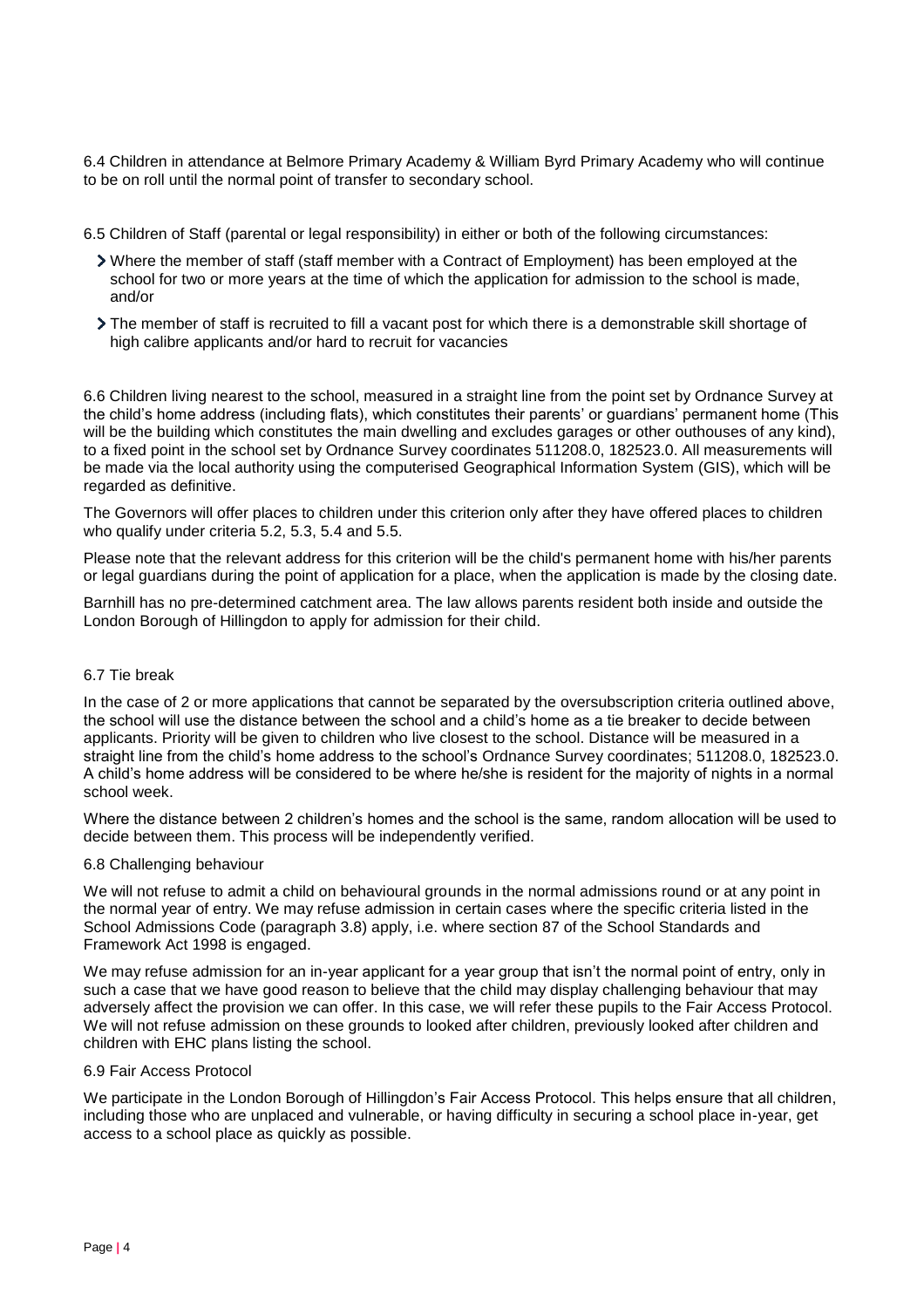# <span id="page-5-0"></span>**7. Exceptional Admissions and oversubscription criteria**

7.1 The Governing Body will admit to the school children that have an Education, Health and Care Plan (ECHP) with Barnhill Community High School being the school named on the ECHP.

7.2 The sibling of any pupils admitted to the school as a result of the school being named on an Education, Health and Care Plan can only be admitted under the standard admission criteria.

7.3 The sibling of any pupils who transferred to Barnhill Community High School as part of the Managed Move process can only be admitted under criterion 5.3.

7.4 If only one place is available at Barnhill Community High School and the next child who qualifies for a place is one of multiple birth siblings the school will consider going over their published admission number to support the family.

# <span id="page-5-1"></span>**8. Requests for admission outside the normal age group**

Parents are entitled to request a place for their child outside of their normal age group.

Such requests should be made using the standard forms for the attention of the headteacher via the admissions officer.

Decisions on requests for admission outside the normal age group will be made on the basis of the circumstances of each case and in the best interests of the child concerned. In accordance with the School Admissions Code, this will include taking account of:

- > Parents' views
- Information about the child's academic, social and emotional development
- Where relevant, their medical history and the views of a medical professional
- Whether they have previously been educated out of their normal age group
- Whether they may naturally have fallen into a lower age group if it were not for being born prematurely
- > The headteacher's views

Wherever possible, requests for admission outside a child's normal age group will be processed as part of the main admissions round. They will be considered on the basis of the admission arrangements laid out in this policy, including the oversubscription criteria listed in section 6. Applications will not be treated as a lower priority if parents have made a request for a child to be admitted outside the normal age group.

Parents will always be informed of the reasons for any decision on the year group a child should be admitted to. Parents do not have a right to appeal if they are offered a place at the school but it is not in their preferred age group.

## <span id="page-5-2"></span>**9. In-year admissions**

Parents can apply for a place for their child at any time outside the normal admissions round. As is the case in the normal admissions round, all children whose EHCP names the school will be admitted.

Likewise, if there are spaces available in the year group you are applying for, your child will be offered a place.

If there are no spaces available at the time of your application, your child's name will be added to a waiting list for the relevant year group. When a space becomes available, it will be filled by one of the pupils on the waiting list in accordance with the oversubscription criteria listed in section 6 of this policy. Priority will not be given to children on the basis that they have been on the waiting list the longest.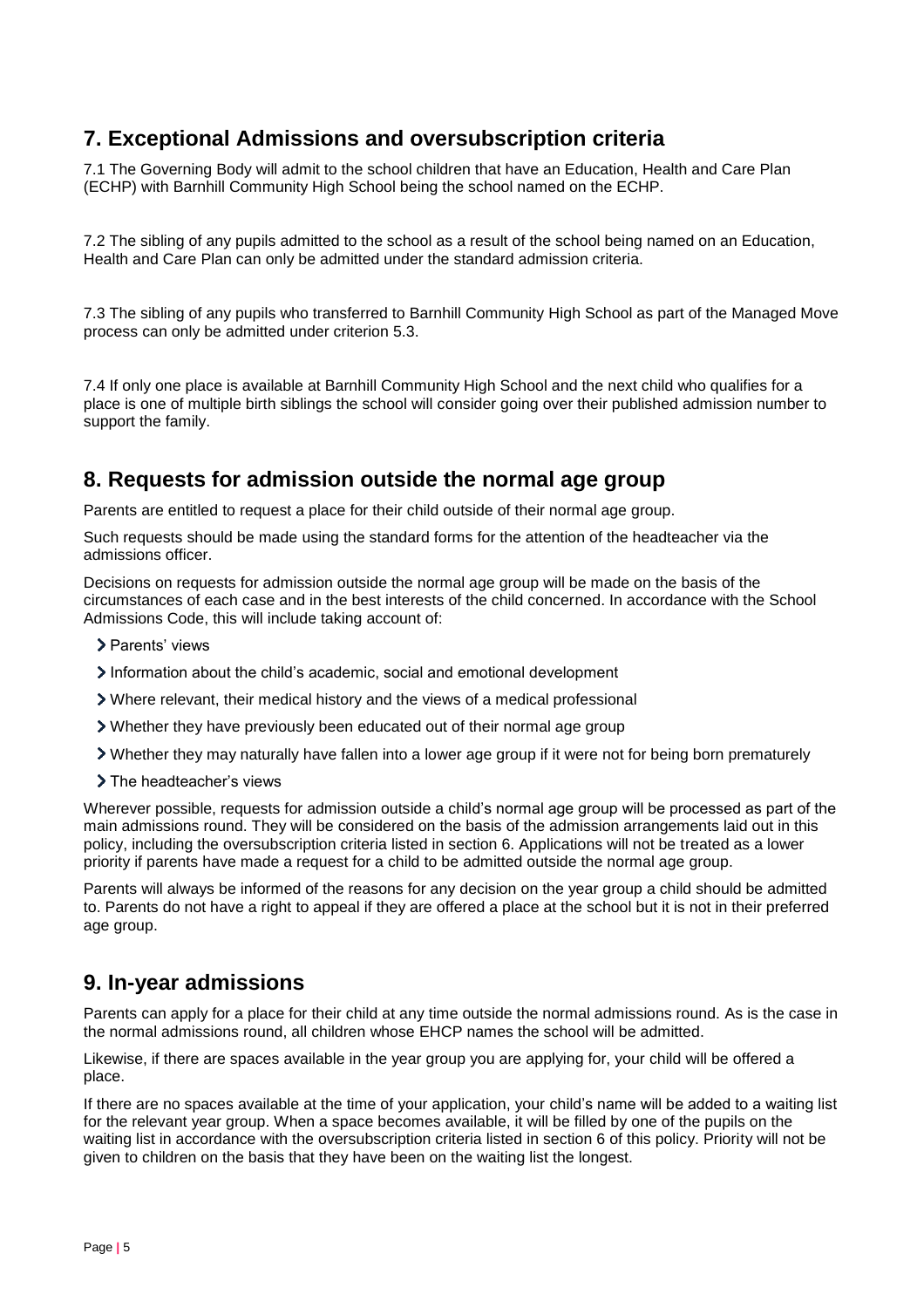Applications for in-year admissions should be marked 'admissions' and sent to the following address:

[enquiries@barnhill.school](mailto:enquiries@barnhill.school)

Parents will be notified of the outcome of your in-year application in writing within 15 school days.

# <span id="page-6-0"></span>**10. Appeals**

If your child's application for a place at the school is unsuccessful, you will be informed why admission was refused and given information about the process for hearing appeals. If you wish to appeal, you must set out the grounds for your appeal in writing and send it to the following address:

[enquiries@barnhill.school](mailto:enquiries@barnhill.school)

You can find details of the school's appeals timetable on the following webpage:

<https://www.barnhill.hillingdon.sch.uk/page/?title=Admissions&pid=12>

#### <span id="page-6-1"></span>**11. Monitoring arrangements**

This policy will be reviewed and approved by the Local Governing Body every year.

Whenever changes to admission arrangements are proposed (except where the change is an increase to the agreed admission number), the governing board will publicly consult on these changes. If nothing changes, it will publicly consult on the school's admission arrangements at least once every 7 years.

#### <span id="page-6-2"></span>**12. Sixth Form Admissions**

**This policy is intended to inform students, their parents/carers and Barnhill staff about the criteria behind the decisions taken in regards to their application and admission to Barnhill Sixth Form. Detailed below are the criteria we apply and the extenuating circumstances we may take into consideration when processing all applications to Barnhill Sixth Form, a part of Barnhill Community High School.**

#### **12. The Application Process:**

**12.1** Applicants must apply using the online application form which is available through the school website. Or as a paper copy from the school reception.

**12.2** Applicants must meet the published online application deadlines to be considered for a place. Late applications will be considered in the context of the time at which they arrive.

**12.3** Applicants will receive a face-to-face meeting to discuss their subject preferences at a Future Focus Interview; typically held during February or March each year. This meeting will not be a part of the application criteria.

**12.4** Applicants from other schools are subject to the same process as internal applicants.

**12.5** Applicants will receive confirmation of their application (accepted, conditional or declined) via letter sent to their home address confirming the status of their application and, if a student at Barnhill Community High School, will receive the appropriate careers guidance from our Independent Careers Advisor thereafter. If an application is declines, the student may appeal through the appeals process on the school website.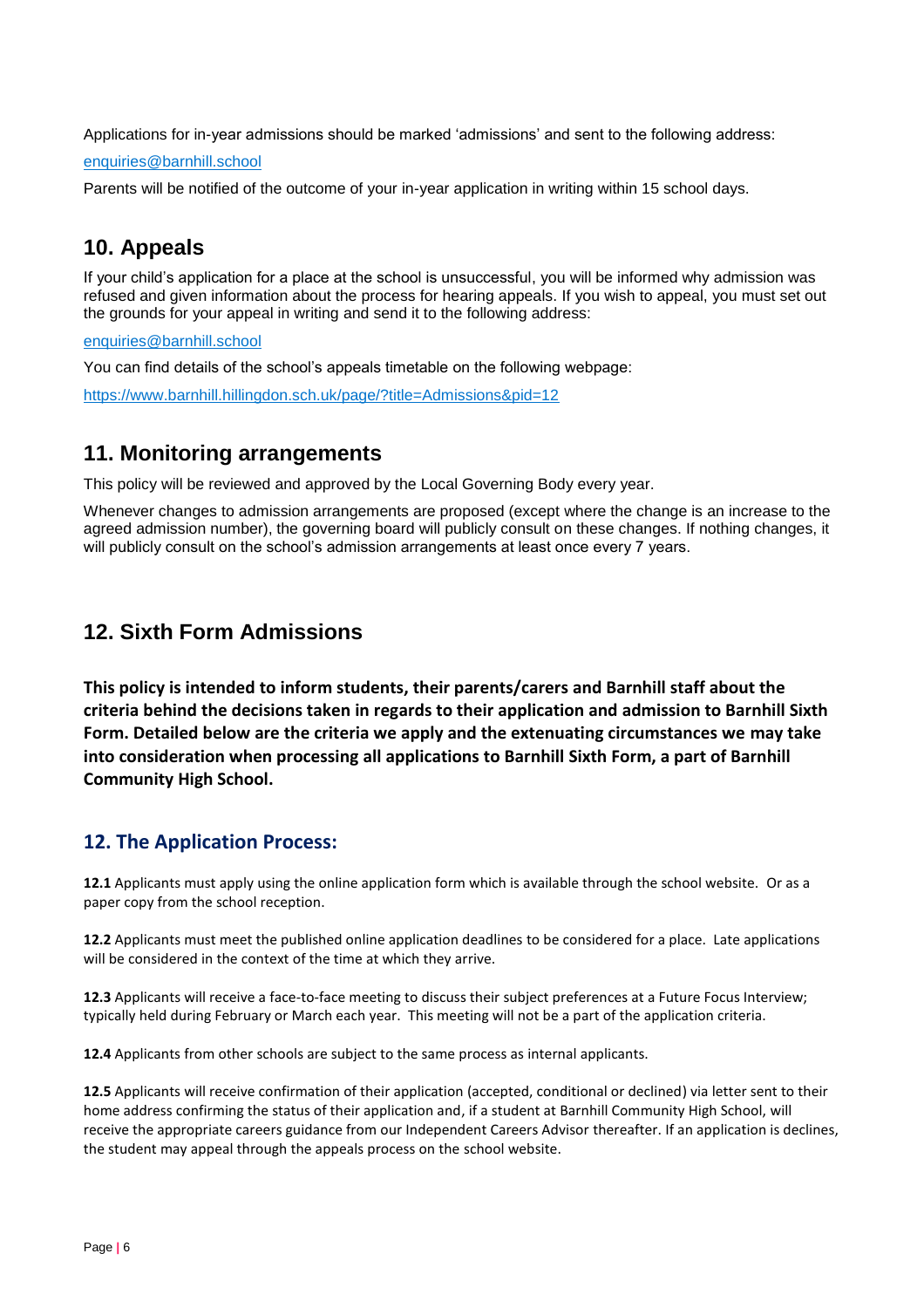**12.6** Students may also apply after the start the new academic year as in year applicants.

**12.7** Applications to join Barnhill Sixth Form from students who have completed Year 12 elsewhere can only be accommodated where there is significant cross-over in the curriculum and exam boards studied between schools. Requests to join should be made via the standards admissions process.

#### **13. Minimum Entrance and Subject Criteria**

**13.1** Barnhill Sixth Form is an over-subscribed provider of post-16 school-based education. We have approximately 150 places on offer in each year group (Year 12 and Year 13). For this reason, we must stringently apply our entrance and subject criteria to ensure that all applicants from within the Barnhill High School community and from other schools are treated fairly and equitably at all times.

**13.2** According to the admissions criteria all children who are looed after will be given the highest priority.

**13.3** All courses offered are full time and all applicants must enrol onto a minimum of 3 subject courses. For this reason applicants must meet the following entrance criteria:

- 5 grade 9-4 GCSE including both English Language or Literature and Mathematics to apply to study any Applied courses.
- 5 grade 9-5 GCSE including both English Language or Literature and Mathematics to apply to study any A Level courses.
- The majority of A Level courses also require a grade 6 or higher in closely related subjects. This is due to the increased subject knowledge and method of external examinations which these qualifications require. Please see the Sixth Form Prospectus for more specific information.

#### **14. Combination Courses**

**14.1** Where an applicant has a clear and obvious strength in one subject area but has not met the subject criteria to study three A Level courses, we may choose to offer a combination of Applied and A Level subjects to those students.

**14.2** This is offered in negotiation with and at the discretion of the Sixth Form Team and also requires the permission of the Curriculum Leader for the A Level subject which the applicant aspires to study.

#### **15. Subject Offer**

**15.1** The structure of the Sixth Form option blocks and subject offer is open to change dependent on pupil's demand for those subject. The school reserves the right to change the option blocks to accommodate the majority of student applications.

**15.2** In the event that a subject fails to attract a suitable number of applicants the school reserves the right to withdraw courses published in the Sixth Form prospectus.

**15.3** Applicants will be barred from selecting a subject where a course is deemed full. A course would be deemed full when an additional student would adversely affect the quality of teaching and learning of others or would have adverse health and safety implications. This number will therefore depend on the particular subject and the conditions which under it is taught. The standard number for these purposes is 28 students per class.

#### **16. Eligibility and Enrolment:**